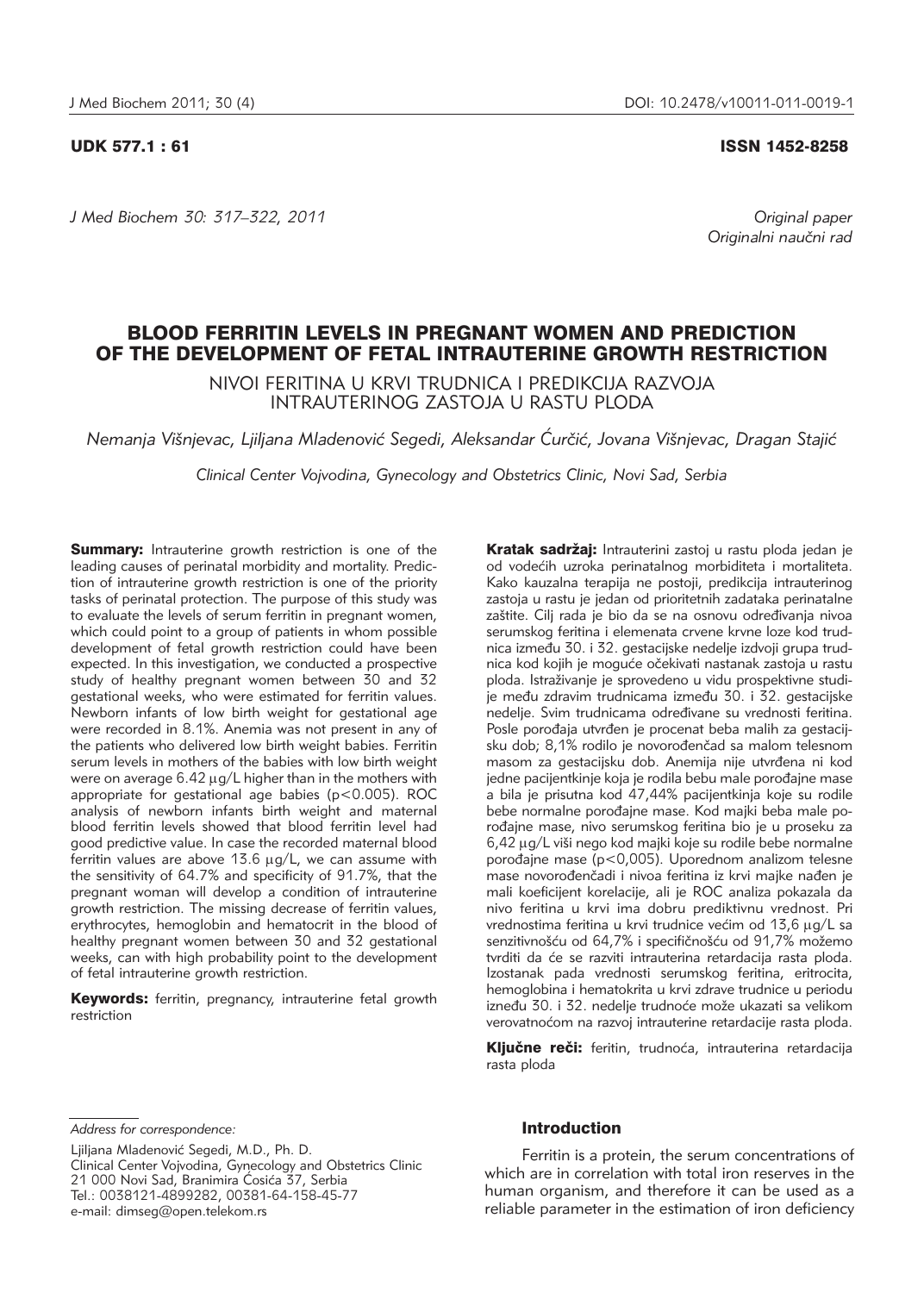(1). Iron storage concentrations decrease with advancing gestation, hence the values of ferritin also decrease up to 32% in the first trimester, 39% in the second and even 53% during the third trimester (2). The lowest values of ferritin are recorded between 30 and 32 gestational weeks, after which the concentrations stay on constant levels. The decrease of ferritin levels is in correlation with the decrease of iron reserves in the maternal organism resulting from increased uptake (by the mother, placenta and fetus) as well as from hemodilution (3). The missing decrease of ferritin levels points to decreased extraction of iron from the blood of the pregnant woman by the fetoplacental unit, which can be in correlation with the development of intrauterine growth restriction (IUGR). Fetal intrauterine growth restriction is one of the leading causes of perinatal morbidity and mortality, following prematurity (4). The term infants of less than 2500 g of weight (below the 10th per centile) present with 5–30 times increased perinatal mortality relative to term infants of the weights corresponding to the 50th percentile (5). They are exposed to increased risks of intrapartal fetal distress, intrapartal asphyxia, neurologic developmental disorders, meconium aspiration, intrauterine death, postnatal hypoglycemia and probably the development of type 2 diabetes, obesity, autoimmune diseases, cardiovascular diseases and hypertension in adult life (6–11).

As far as there is no causal therapy, the prediction of intrauterine growth restriction is one of the priority tasks of perinatal protection.

The purpose of this study was to evaluate the levels of serum ferritin in pregnant women between 30 and 32 weeks of gestation, which could point to a group of patients in whom the possible development of fetal growth restriction could have been expected.

### Material and Methods

The study was performed in the period from November 2005 to December 2006. The investigation was approved by the Ethical Comittee of the School of Medicine in Novi Sad and the Ethical Commision of the Clinical Center of Novi Sad. All the patients gave their informed consent to the study. The inclusion criteria were: 30–32 gestational-week pregnancy (estimated on the date of the last menstrual period), regular menstrual cycle, gestational week confirmed by ultrasonographic examination in the first trimester (between 8 and 13 gestational weeks), normal laboratory findings in the first and second trimester of pregnancy, term delivery. The exclusion criteria comprised: presence of chronic diseases in pregnant women (nephropathy, hypertension, ischemic cardiopathy, malignant tumors, chronic anaemia, diabetes mellitus, infection in pregnancy and smoking during pregnancy) as well as congenital malformations of the newborn. The patients provided anamnestic data and were checked for the results of laboratory analyses performed in the first and second trimester. If the values were within the limits of reference, the patients were included in the study.

Data collected from small for gestational age newborns formed the material for the study group consisting of 17 patients. A control study group was formed based on data collected from appropriate for gestational age newborns and their mothers. In the control study group were 193 patients.

All pregnant women were analyzed for blood parameters such as: erythrocytes, hemoglobin, hematocrit and leukocytes as well as the values of ferritin. The blood for blood analyses was obtained from the cubital vein on an empty stomach, before breakfast. The number of erythrocytes and leukocytes was estimated in a full blood sample with addition of an anticoa quant agent, sodium-citrate, using an automatic hematologic cell counter type Nikkon-Kohden. Hemoglobin level estimations were done from hemolysate of the obtained blood samples with the addition of sodium ferricyanide and sodium cyanide. Cyanmethemoglobin formed in the solution was estimated by spectrophotometry at the wave length of 540 nm. The level of hematocrit was also estimated by this apparatus and calculated using the following formula: Hematocrit = blood cells volume/volume of blood sample  $\times$  100.

Ferritin values were estimated by immunometric testing for quantitative determination in human serum at Olympus analyzers using the Olympus ferritin reagent (suspensions of polystyrene latex uniform size particles, lined by polyclonal rabbit anti-ferritin antibodies). Mixing of the serum containing ferritin with the Olympus ferritin reagent results in agglutination. The created immune complex in a solution disperses light depending on its size, shape and concentration, which is analyzed by spectroturbidimetry at an Olympus chemical analyzer. Reference range for our laboratory results ranges from 10.00 to  $30.00 \,\mu g/L$ .

Vitality of the newborns was estimated by the Apgar score. Cardiac action, respirations of the newborn, muscle tonus, skin colour and reaction of the newborn are estimated by 0, 1 or 2, summed up and compared. Apgar score can vary from 0 to 10.

Statistical data analysis was performed using a Statsoft Statistica programme package.

# **Results**

Out of 210 pregnant women who completed the investigation, 17 (8.1%) gave birth to infants of small for gestational age birth weight (birth weight less than 10th percentile adjusted for gestational age), whereas 193 (91.9%) delivered infants appropriate for gestational age.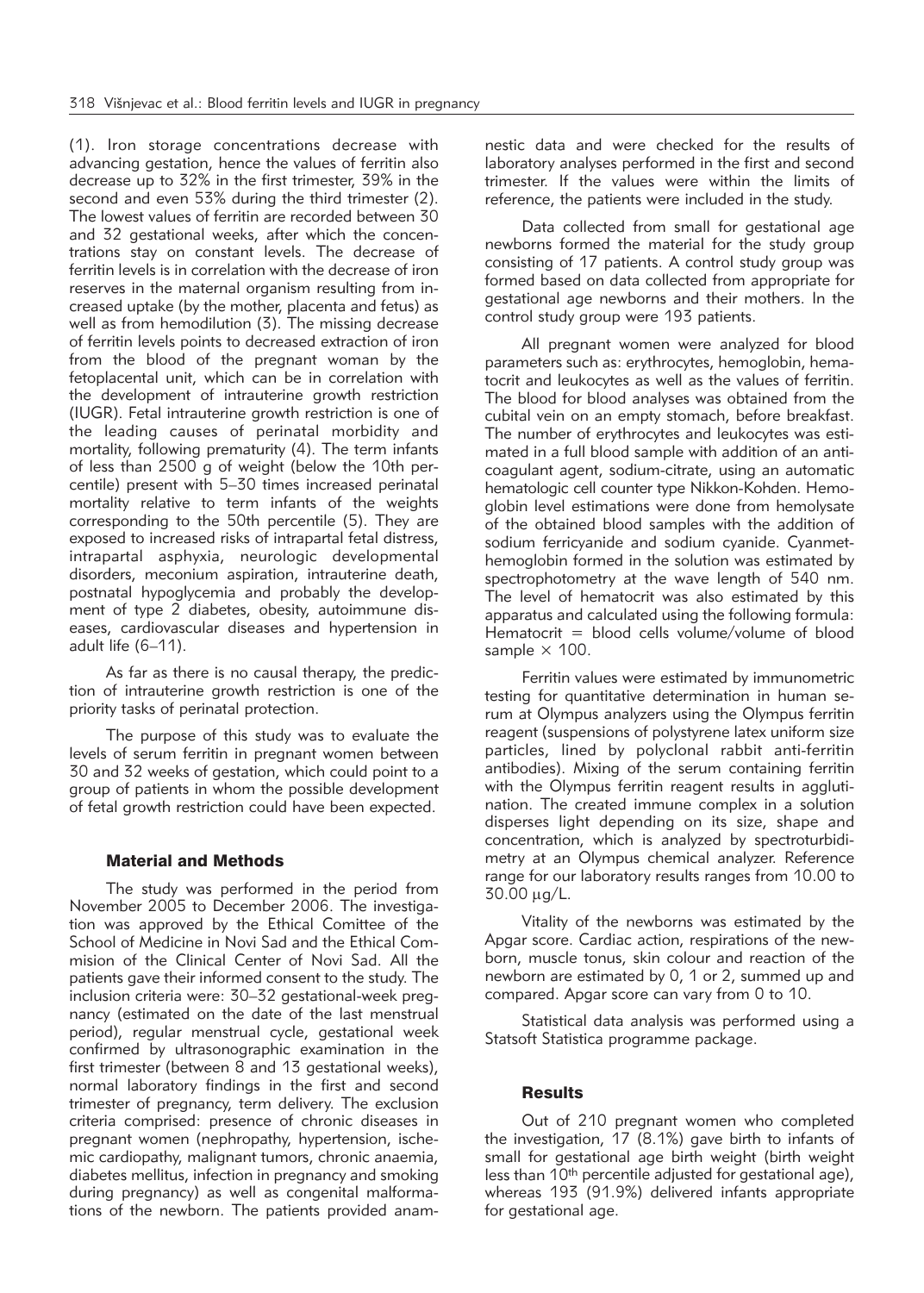|                                     | Control group                          | Study group                          | Significance |
|-------------------------------------|----------------------------------------|--------------------------------------|--------------|
| Mother's age (years)                | 28.0 (5.67)<br>95% CI 27.2-28.9        | 27.8(5.7)<br>95% CI 22.1-28.2        | p > 0.05     |
| Gestational age (days)              | 271 (7.68)<br>95% CI 270-272           | 267 (6.13)<br>95% CI 264-270         | p > 0.05     |
| Erythrocytes (x10 <sup>12</sup> /L) | 3.45(0.29)<br>95% CI 3.41-3.49         | 3.93(0.23)<br>95% CI 3.82-4.02       | p < 0.005    |
| Hemoglobin (g/L)                    | 112.38 (13.23)<br>95% CI 110.52-114.24 | 128 (9.69)<br>95% CI 123.4-132.6     | p < 0.005    |
| Hematocrit                          | 32.91 (2.59)<br>95% CI 32.55-33.27     | 35.65 (2.83)<br>95% CI 34.3-36.98    | p < 0.001    |
| Leukocytes (x10 <sup>9</sup> /L)    | 10.95 (1.91)<br>95% CI 10.69-11.21     | 12.58 (1.92)<br>95% CI 11.67-13.49   | p < 0.005    |
| Ferritin ( $\mu$ g/L)               | 11.11(3.24)<br>95% CI 10.65-11.57      | 17.54 (7–84)<br>95% CI 13.81-21.25   | p < 0.005    |
| Birth weight (g)                    | 3437.5 (448.5)<br>95% CI 3373.8-3501.1 | 2304.11 (177)<br>95% CI2213.1-2395.1 | p<0.001      |
| Body length (cm)                    | 50.2(1.8)<br>95% CI 49.9-50.4          | 45.5(1.2)<br>95% CI 44.8-46.1        | p < 0.001    |
| Apgar score 1 <sup>st</sup> min     | 9.3(0.79)<br>95% CI 9.19-9.41          | 9.2(0.53)<br>8.95                    | p > 0.05     |
| Apgar score 5 <sup>th</sup> min     | 9.7(0.49)<br>95% CI 9.63-9.77          | 9.6(0.49)<br>95% CI9.37-9.83         | p > 0.05     |

Table I Mean (SD) of the variables studied in pregnant women with and without low birth weight.

Anemia (Hgb<110 g/L) was not recorded in the patients who gave birth to small birth weight infants, whereas it was present in 47.44% patients with appropriate for gestational age babies.

There were no stastistical differences in the pregnant women's age and gestational age of pregnancy between the two investigated groups (p>0.05). There were also no statistical differences in the Apgar score in the 1st and 5th minute (*Table I*).

In the small for gestational age group, there were 11 female (64.71%) and 6 male (35.29%) new borns. The overall sample comprised 107 female and 103 male newborn infants. The difference obtained by the anlaysis of the  $\chi^2$  test was not statistically significant.

The values of erythrocytes and hemoglobin were statistically significantly increased in the patients with small for gestational age birth weight babies (p<0.005) (*Table I*). The mean leukocyte levels (12.6  $\times$  10<sup>9</sup>/L) in the small for gestational age group infants were statistically significantly increased compared with the control group (10.95  $\times$  10<sup>9</sup>/L)  $(p<0.05)$ ; presence of infection was previously excluded in both groups by estimating CRP value as an early marker of infection. Serum ferritin levels in mothers with low birth weight babies were on average  $6.42 \mu g/L$  higher than in the mothers who delivered appropriate for gestational age babies ( $p < 0.005$ ) (*Table I*). The mean birth weight in small for

gestational age newborns was 2304.11 g whereas the mean birth weight of the babies in the control group was 3437.5 g (p<0.001). Differences in the Apgar score values at  $1$  min (9.3 vs 9.2) and  $5$  min (9.7 vs 9.6) between the newborn infants of the control group and the group of small for gestational age newborns, were not statistically significant (p>0.05) (*Table I*).

There was a correlation between the newborn birth weight and maternal blood ferritin levels, but of a low degree (correlation degree  $r = -0.24$ ) (P=0.003) (*Figure 1*).

On the basis of our sample, we also analyzed the sensitivity and specificity of different serum feritin values and we established a decision threshold of 13.6 µg/L (Table II). ROC prediction analysis of the decreased birth weight term newborn infants through the use of maternal serum ferritin (30-32 gestational weeks) showed a value of 0.78 (95% CI 0.72-0.83) pointing to very good predictive capability of the ferritin level values (p<0.0001) (*Figure 2*).

By use of the logistic regression method i.e. including the effect of several variables (the values of ferritin, erythrocytes, hemoglobin) on giving birth to decreased birth weight term infants, for the cases of high statistical significance ( $p < 0.05$ ), we obtained significance levels for each controlled variable (*Table III*).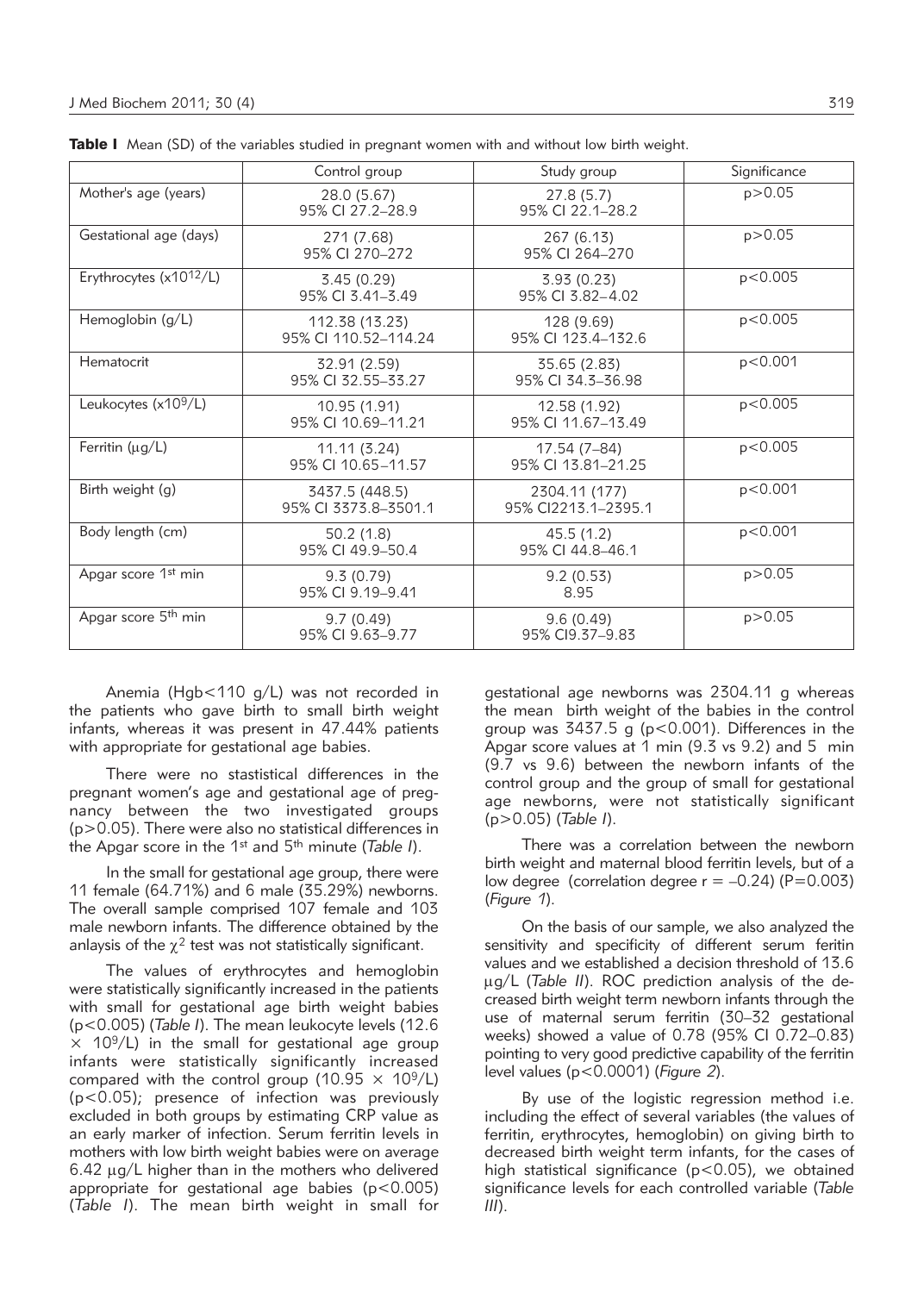

**Figure 1** Correlation of birth weight (g) and blood ferritin levels ( $\mu$ g/L) in pregnant women between 30 and 32 weeks of gestation.



**Figure 2** ROC curve with the specificity/sensitivity ratio of blood ferritin levels in pregnant women.

ROC prediction analysis of the decreased birth weight term newborn infants through the use of maternal serum ferritin (30–32 gestational weeks) showed the value of 0.78, pointing to a very good predictive capability of ferritin level values (p<0.0001).

| Blood ferritin levels ( $\mu$ g/L) Sensitivity (%) |      | Specificity (%) |
|----------------------------------------------------|------|-----------------|
| >5                                                 | 100  |                 |
| >7                                                 | 100  | 8.5             |
| >9                                                 | 94.1 | 21.2            |
| >11                                                | 82.4 | 47.2            |
| $>13.6*$                                           | 64.7 | 91.7            |
| >15                                                | 47.1 | 93.8            |
| >17                                                | 43.1 | 96.2            |

Table II Sensitivity and specificity of blood ferritin levels.

\* level of significance

Table III Value of variables according to the logistic regression method.

| Variable     | Coefficient | SD    |        |
|--------------|-------------|-------|--------|
| Ferritin     | 0.160       | 0.067 | 0.0154 |
| Erythrocytes | 3.610       | 1.110 | 0.0012 |
| Hemoglobin   | በ በ73       | 0.025 | 0.0039 |

SD – standard deviation; p – level of significance

# **Discussion**

Of the 220 pregnant women with a gestational age of 30–32 weeks included in the investigation, 10 were excluded during the investigation period for the following reasons: 3 pregnant women developed hypertension at 32 gestational weeks, 2 presented with gestational diabetes, 4 women delivered before the 37<sup>th</sup> completed week of gestation, whereas 1 blood sample was contaminated by the presence of fibrin and estimations of ferritin could not have been done. Out of 210 pregnant women who completed the investigation, 17 (8.1%) delivered new born infants of the birth weight small for gestational age, which was in agreement with the results of other authors in which the incidence of newborn infants with small for gestational age birth weight in investigated sample was 3.3-10% in the developed i.e. 6.7–17% in developing countries (1, 12, 13).

The values of erythrocytes and hemoglobin were statistically significantly increased in the patients with small for gestational age birth weight babies (p<0.005). The increased value of hematocrit was statistically highly significant in the patients with small for gestational age birth weight babies ( $p < 0.001$ ). The values of erythrocytes and hemoglobin and hematocrit in maternal blood of the control group and the small for gestational age group were similar to the results reported by other authors (14–17).

Madhavan Nair et al. (14) found a significant increase in serum ferritin and a decrease in hemoglobin in non-anemic pregnant women. Langini et al. (15) found the placental ferritin concentration lower in women with hemoglobin  $\langle 110 \text{ g/L}$  than in women with normal values:  $26\pm13$  vs.  $38\pm20 \,\mu q/q$ , respectively  $(p=0.021)$ .

The mean values of leukocytes were 12.6  $\times$ 109/L in the small for gestational age birth weight vs. 10.95  $\times$  10<sup>9</sup>/L in the control group. The purpose of leukocyte estimations was to exclude the presence of infection of any etiology. Infection provokes an increase in the levels of ferritin due to increased excretion of inflammatory cytokines inducing the synthesis of ferritin, and possibly giving false-positive results. For that reason infection was previously excluded in both groups by estimating CRP value as an early marker of infection. Some similar studies did not comprise estimations of the levels of leukocytes (1).

According to the up to now reported studies, pregnant women with small for gestational age birth weight infants present with increased levels of hemoglobin, hematocrit, erythrocytes and ferritin compared with the pregnant women with appropriate for gestational age infants. The recorded ferritin values in pregnant women with IUGR were above 15  $\mu$ g/L, whereas blood ferritin values in pregnant women with appropriate for gestational age infants were below 15  $\mu$ g/L (1, 18). The mean value of ferritin in our sample was 17.53  $\mu$ g/L in the group of pregnant women with small for gestational age birth weight infants, whereas it was 11.11  $\mu$ g/L in the control group.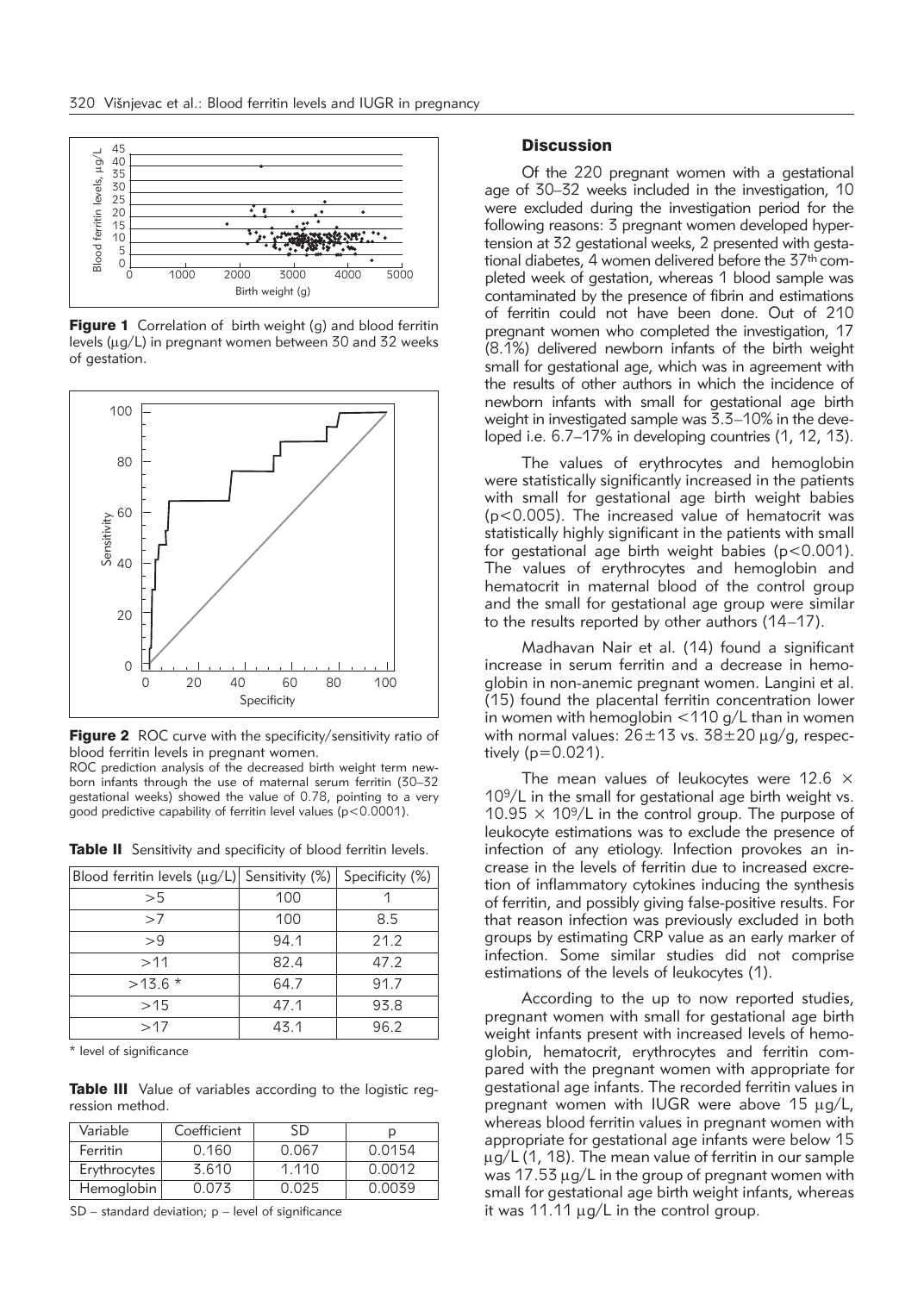Ferritin concentrations in maternal blood vary, depending on the level of extraction by the fetoplacental unit. Pregnant women with IUGR infants have increased blood ferritin levels because of the decreased extraction of iron and ferritin by the placenta (1). Some authors believe that fetal IUGR leads to a reduction of placental perfusion, separation of small parts of the placenta and some other aspects of placental pathology, so that damage to placental parenchyma, which is significantly rich in ferritin, leads to an increase in maternal serum ferritin concentrations on the one hand, and on the other to a decreased extraction of ferritin both from the placenta and the fetus (19, 20). As far as the decrease in iron extraction precedes clinical development of IUGR, it is believed that the control of ferritin levels in maternal blood can be a reliable parameter in the prediction of fetal intrauterine growth restriction, if the expected decrease in ferritin levels does not occur during the third trimester of pregnancy. It is considered that the women with ferritin concentrations above 15  $\mu$ g/L at 30–32 gestational weeks have 4.5 times increased risk of giving birth to small birth weight term infants (1). Iron deficiency and fetal anemia lead to increased synthesis of corticotropic releasing hormone, causing increased secretion of fetal cortisol, inducing inhibition of fetal growth (21).

Similar results for the values of erythrocytes, hemoglobin and ferritin were found in other studies (22–26).

Our investigation showed the presence of a weak correlation between the values of newborn birth weight and maternal ferritin levels estimated between 30 and 32 gestational weeks, which was expected when considering the literature reports.

According to our sample, the optimal decision threshold for pregnant women blood ferritin values in

#### **References**

- 1. Uberos J, Molina A, Munoz A. Blood ferritin levels in pregnant women as an estimator of low birth weight? Prenat Neonat Med 2000; 5: 177–81.
- 2. Lee JI, Kang SA, Kim SK, Lim HS. A cross sectional study of maternal iron status of Korean women during pregnancy. Nutr Reser 2002; 22 (12): 1277–88.
- 3. Milašinović Lj. Fiziologija trudnoće. Kosmos, Beograd 2005; 282–92.
- 4. Mandruzzato G. Intrauterine growth restriction (IUGR): Guidelines for definition, recognition and management. Archives of perinatal medicine 2008; 14 (4): 7–8.
- 5. Cunnigham GF, MacDonald PC, Gant NF, Leveno KJ, Gilstrap LC, Hankins GDV. Fetal growth restriction. In: William's Obstetrics, 20th Edition, Stamford, Conn.: Appleton and Lange, 1997: 839–54.
- 6. Wallace JM, Regnault TR, Limesand SW, Hay WW, Anthony RV. Investigating the causes of low birth weight

the period from 30 to 32 gestational weeks is  $>13.6$  $\mu$ g/L. These values confirm, with 64.7% sensitivity and 91.7% specificity, the development of intrauterine growth restriction. Similar results were presented by other authors' investigations (1, 23–25). The value of 0.78 (95% CI 0.72–0.83) achieved by the ROC analysis of prediction of low birth weight in term new born infants using the ferritin levels obtained from maternal blood in the period between 30 and 32 gestational weeks, points to the very good predictive value of ferritin level estimations ( $p < 0.0001$ ).

According to the logic regression method, i.e. the effect of multiple variables (the values of ferritin, erythrocytes, hemoglobin) on the development of term newborn infants small for gestational age relative to the cases of high statistical significance (p<0.05), the following levels of significance were obtained: ferritin value p=0.0154, erythrocyte count p=0.0012 and hemoglobin p=0.0039 (*Table II*).

The results obtained in the investigation suggest that estimations of serum ferritin values and of the red blood count elements in pregnant women represent a useful and good indicator of placental trophoblastic activity. The missing decrease of ferritin values in the blood of healthy pregnant women recorded in the period between 30 and 32 gestational weeks i.e. at serum ferritin levels of  $> 13.6 \mu q/L$ , can point to impaired transfer of micronutrients from the mother to fetus, which with high probability leads to the development of fetal intrauterine growth restriction.

#### Conflict of interest statement

The authors stated that there are no conflicts of interest regarding the publication of this article.

in contrasting ovine paradigms. J Physiol 2005; 565 (1): 19–26.

- 7. McIntire DD, Bloom SL, Casey BM. Birth weight in relation to morbidity and mortality among newborn infants. N Engl J Med 1999; 340 (16): 1234–8.
- 8. Roth S, Chang TC, Robson S. The neurodevelopmental outcome of term infants with different intrauterine growth characteristics. Early Hum Dev 1999; 55 (1): 39–50.
- 9. Cnattingius S, Haglund B, Kramer MS. Differences in late fetal death rates in association with determinants of small for gestational age fetuses: population based cohort study. BMJ 1998; 316: 1437–8.
- 10. Shankaran S, Das A, Bauer CR. Fetal origin of childhood disease: intrauterine growth restriction in term infants and risk for hypertension at 6 years of age. Arch Pediatr Adolesc Med 2006; 160 (9): 977–81.
- 11. Jansson T, Powell TL. Role of the placenta in fetal programming: underlying mechanisms and potential